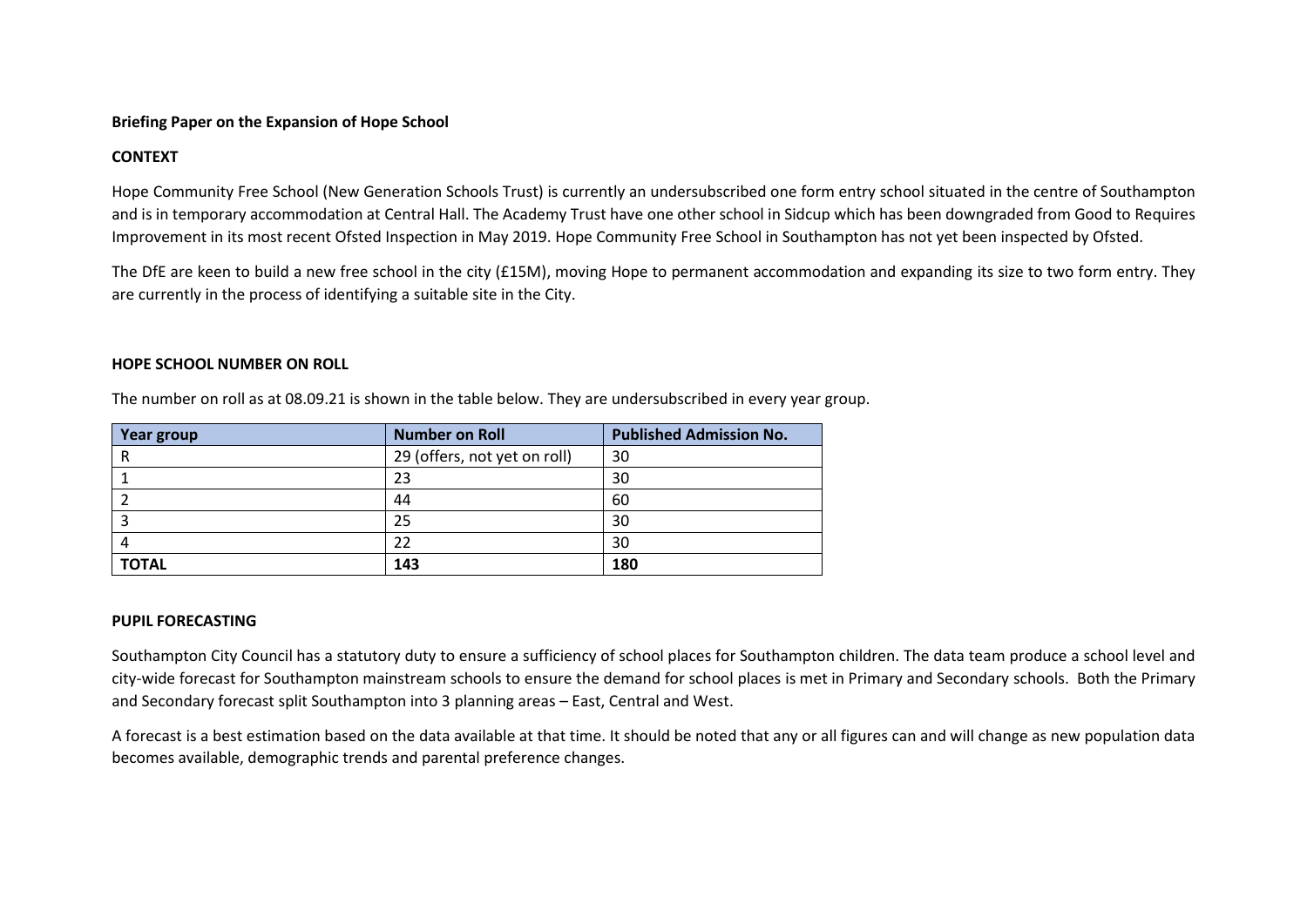#### **METHODOLOGY**

The Year R forecast is based on population (Child Benefit) data aggregated to schools using the past three years of parental preference, to which a participation rate is applied based on three years' worth of previous 'availability' to 'take-up' of places.

The following data is used to forecast Year R:

- Pupil population by area:
	- o Child Benefit Data is used as a source of population data for Year R.
	- o Primary Care Trust Live Births data. These are used to estimate the reception cohort five years ahead as there is not yet Child Benefit data.
- Known housing developments and likely pupil yield:
	- o Projects have been undertaken to ascertain the affect housing developments within Southampton and on the borders of Southampton have on the pupil population. The demand for housing has resulted in a redistribution of pupils throughout the city rather than an increase in pupil population. This is something which is continually re-evaluated.
- Historic percentage participation rates for numbers joining each school, applying a weighted average to the data with the more prominent weighting applied to the most recent year.

**NOTE:** The DfE recommends local authorities hold a 5% surplus of places. This provides a cushion for any disproportionate migration into the city. Traditionally, Southampton have operated on a 2%-3% surplus without needing to fill the places.

## **FORECASTING HEADLINES 2021 – 2025**

- In 2021 the city maintains approximately a 5% surplus; all areas of the city have surplus capacity with the west of the city having 144 spaces surplus.
- In 2022 all areas of the city exceed the 5% recommended surplus capacity with 112 total places in the city in excess of the 5% surplus (figure 1b).
- In 2023 the overall surplus in the city is forecast to increase from 239 places in 2022 to 290 places. The Central area of the city is 14 places short of the 5% recommended surplus, however the other areas of the city exceed the 5% surplus and there is a surplus of places in other local schools. It is typical, and reasonable for children to be educated in a school in another planning area.
- In 2024 and 2025 there is forecast to be a surplus of places throughout the city, however, the Central area of the city is forecast to have 20 and 11 places short of a 5% surplus respectively with the other areas maintaining a large surplus.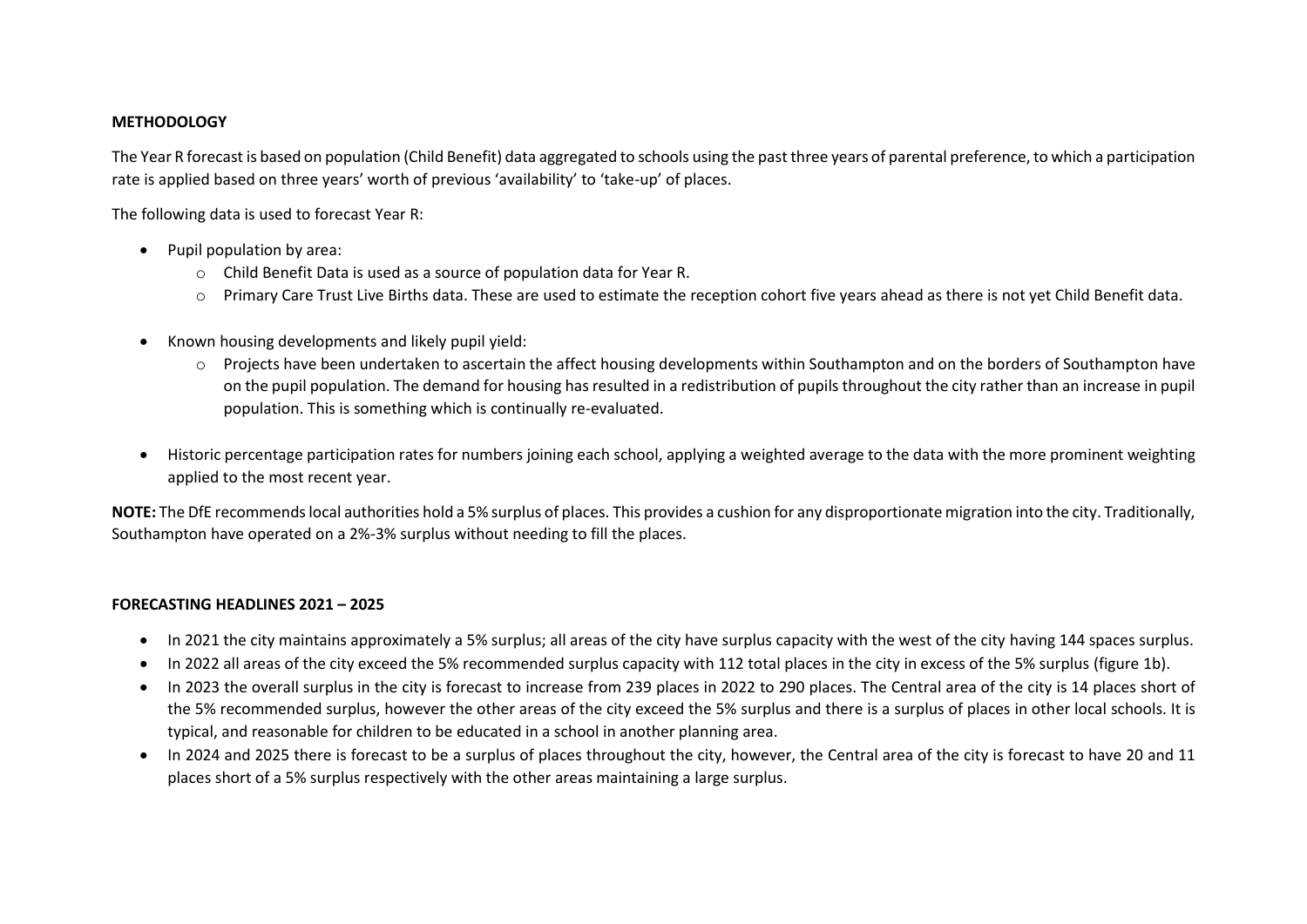



Figure 1a

|                | 2021 | 2022 | 2023 | 2024 | 2025 |
|----------------|------|------|------|------|------|
| Forecast       | 2643 | 2536 | 2485 | 2509 | 2484 |
| Forecast +5%   | 2775 | 2663 | 2610 | 2635 | 2608 |
| PAN            | 2955 | 2775 | 2775 | 2775 | 2775 |
| <b>Surplus</b> | 222  | 239  | 290  | 266  | 291  |
| 5% Surplus     | 180  | 112  | 165  | 140  | 167  |

Figure 1b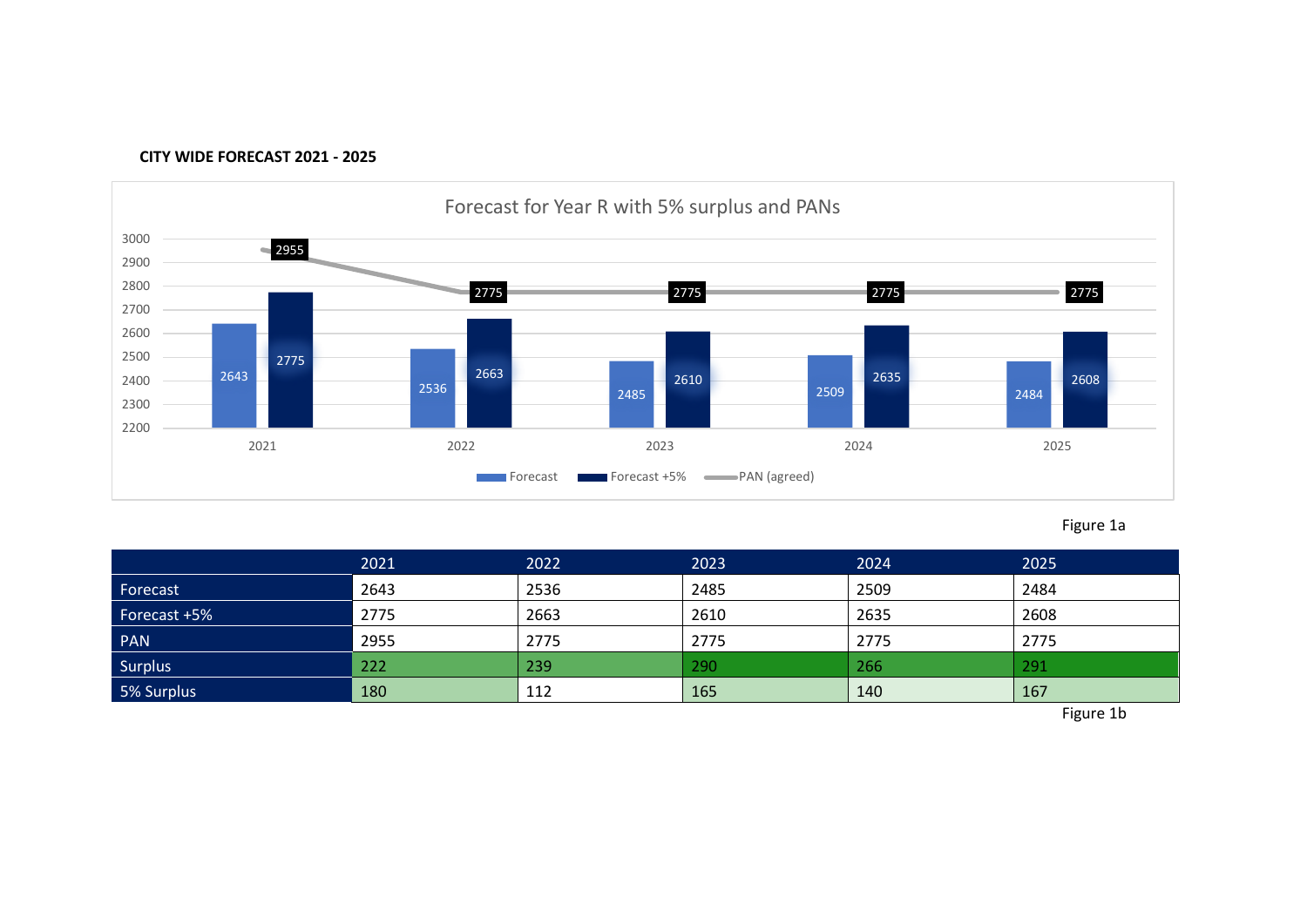

### **FORECAST BY PLANNING AREA 2021 - 2025**

Figure 2a

|                 | 2021           |             |             | 2022           |                 | 2023 |                |             | 2024 |                |             | 2025 |                |             |             |
|-----------------|----------------|-------------|-------------|----------------|-----------------|------|----------------|-------------|------|----------------|-------------|------|----------------|-------------|-------------|
|                 | <b>Central</b> | <b>East</b> | <b>West</b> | <b>Central</b> | East            | West | <b>Central</b> | <b>East</b> | West | <b>Central</b> | <b>East</b> | West | <b>Central</b> | <b>East</b> | <b>West</b> |
| <b>Forecast</b> | 787            | 1070        | 786         | 754            | 1017            | 765  | 770            | 1023        | 692  | 776            | 1034        | 699  | 768            | 1024        | 692         |
| Forecast +5%    | 826            | 1124        | 825         | 792            | 1068            | 803  | 809            | 1074        | 727  | 815            | 1086        | 734  | 806            | 1075        | 727         |
| <b>PAN</b>      | 825            | 1140        | 900         | 795            | 1140            | 840  | 795            | 1140        | 840  | 795            | 1140        | 840  | 795            | 1140        | 840         |
| <b>Surplus</b>  | 38             | 70          | 114         | 41             | 123             | 75   | 25             | 117         | 148  | 19             | 106         | 141  | 27             | 116         | 148         |
| 5% Surplus      | $-1$           | 16          | 75          |                | 72 <sup>°</sup> | 37   | $-14$          | 66          | 113  | $-20$          | 54          | 106  | $-11$          | 65          | 113         |

Figure 2b